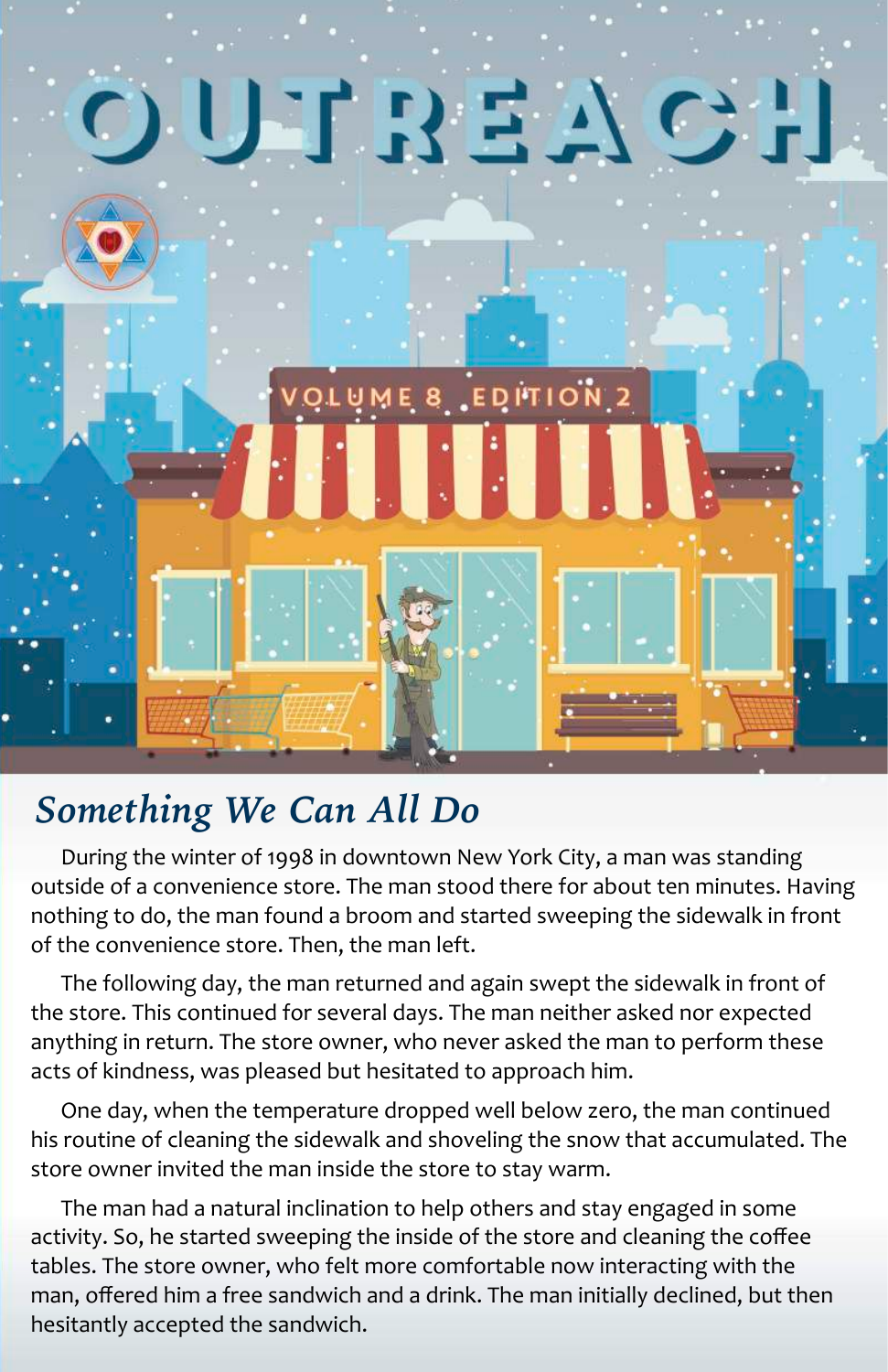The store owner curiously asked, "Why did you start cleaning the sidewalk and my store? I did not ask you, nor am I paying you."

The man then humbly replied, "It is my nature to stay busy and do some sort of activity. I like helping others. While I wait outside for the bus each morning, I thought it would be a good idea to help you." The store owner was pleased with the man's earnest reply and offered him a job at the highly profitable store.

Due to the man's selfless and helpful nature, he received shelter, food, and eventually became the co-owner of the profitable business. In the same way, if we put forth an effort to do something to please Bhagwan, He can gift us with countless blessings in return. These blessings include positive thoughts, a tension-free mindset, inner happiness, and a family filled with Atmiyata.

To attain these blessings, spiritual and religious organizations describe various techniques. Some spiritual sects promote bhakti (pure devotion) as a means to please Bhagwan. Other sects promote vairagya (detachment from worldly pleasures) or ahinsa (non-violence), while others promote becoming gnaani (scholar in the scriptures) as a way to please Bhagwan.

But in the early 1800's, Bhagwan Swaminarayan described one simple and universal technique. It is called seva. Seva means to engage ourselves in the service of Bhagwan, His mandir, and His devotees. It is one of the easiest and most practical ways to please Bhagwan and attain His blessings.

The amazing aspect of seva is that anyone can do it. There is no age or gender barrier, no requirement for special skills or talents, and no need for wealth or knowledge. All a person needs is a pure intention and sincere drive to please Bhagwan. Hence, each and every person has the same opportunity to engage in the various types of seva and reap equal benefits.

There are many types of seva that a person can perform. A person can do seva financially by donating money to a mandir.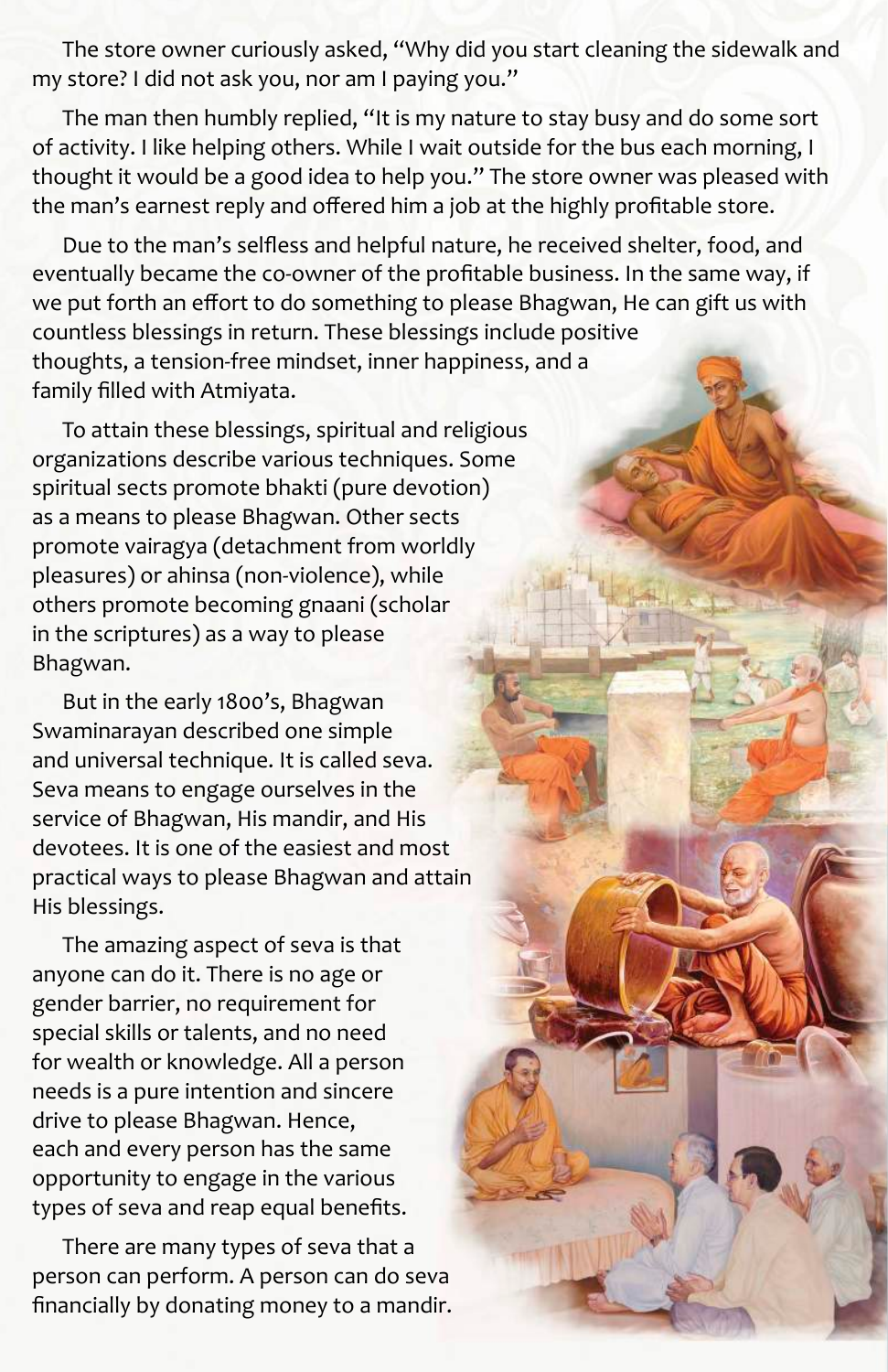A person can do seva mentally by thinking about the virtues of others. And perhaps the easiest way a person can do seva is physically. Doing seva at the mandir or doing seva under the guidance of a local leader is the most convenient way for youths.

If we take some time from our weekly routine to engage in seva, Bhagwan has guaranteed us that unimaginable and divine blessings will soon follow. We just need to take that first small step.

> Giving can make you happier than getting! Many experiments have been conducted in which a group of people are given money. Then half of them were required to spend it on themselves, while the other half were required to spend it on other people or donate to a charity.

> > Contrary to their own expectations, the half who spent the money on others or donated consistently felt much happier and got more pleasure out of the experience. An MRI of their brains revealed more activity in the happiness center of the brain.

# act

Laugh Out

Loud

A doctor walked into a patient's room with bad news. He told the patient, "I have reviewed all your reports twice and it seems you only have a few more hours to live. There is nothing more I can do. I am sorry.

The doctor continues, "Is there anyone who you would like to meet? Perhaps a family member or a friend?"

After a long pause, the patient replies,

**Donate** 

"Yes, I would like to meet another doctor."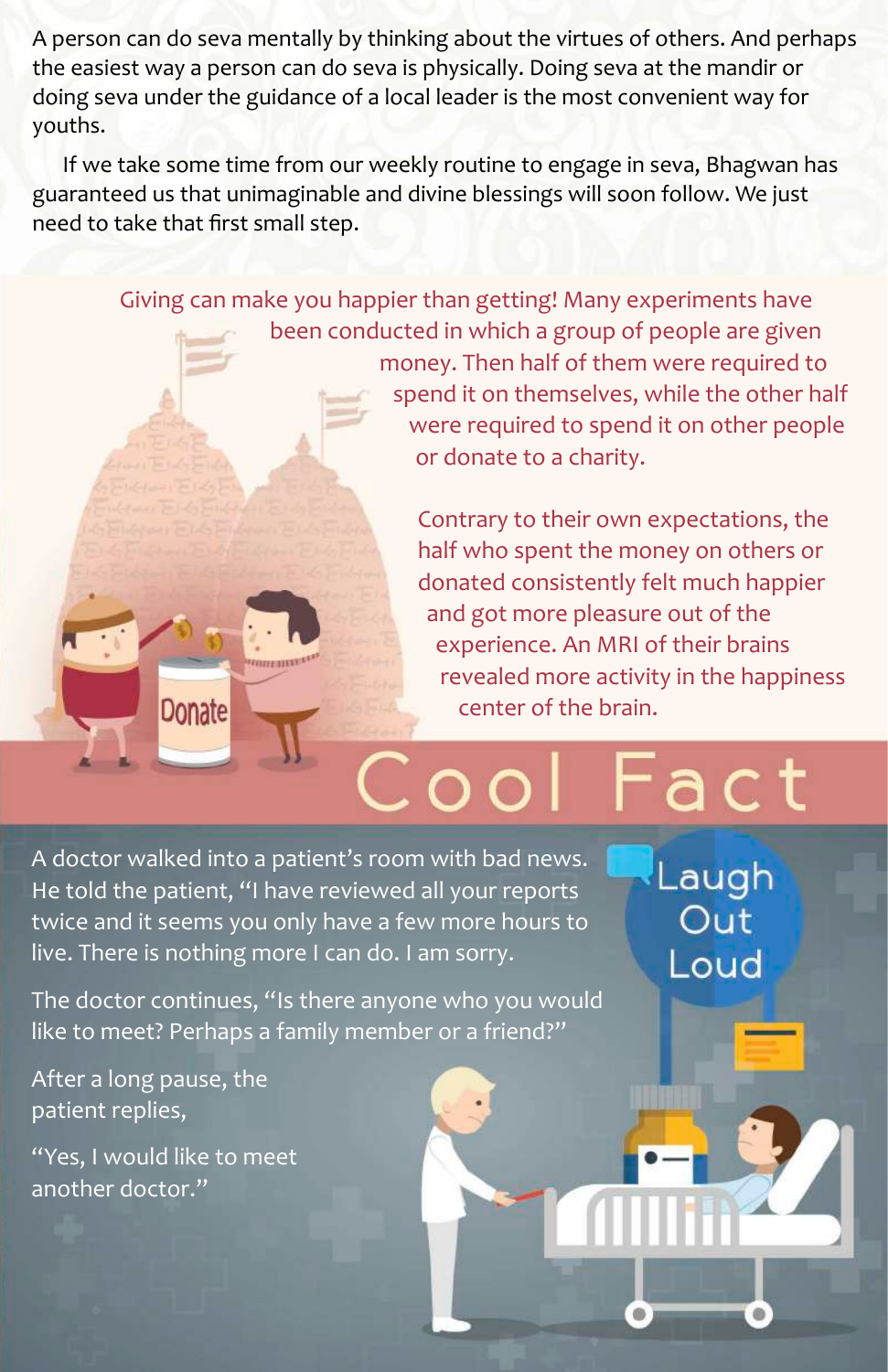### The Shortcut to Clean Your Mind

Performing seva to please Bhagwan gifts us great benefits. If we perform seva, then Bhagwan will undoubtedly give us the winning lottery ticket in the form of constant positive thoughts and a spirited attitude—we will be free of any mental misery and debt from our sins.

There are countless individuals who have experienced the powerful benefits and gifts from performing seva. Hiteshbhai is one such devotee who received unimaginable blessings from Guruhari Hariprasad Swamiji.

The year 1992 marked the 100th birthday of Swamiji's guru, Guruhari Yogiji Maharaj, who was born on May 23rd, 1892. To commemorate this historic occasion, Swamiji organized a mahotsav (grand celebration), called Yogi Shatabdi Mahotsav, at the Haridham mandir in India. It was going to be the very first time that tens of thousands of devotes would gather at Haridham for a mahotsav.

The preparation started several months prior to the mahotsav. Everything ranging from stocking grains, planning the mahotsav grounds, arranging for accommodations, and countless other seva was being performed by hundreds of devotees.

One seva was especially daunting - cleaning sewage and waste water. Usually, all the drainage water collects in a specially dug hole, which is periodically cleaned. It was decided that the gutter would need to be cleaned before the mahotsav to ensure that it did not overflow during the mahotsav.

Hiteshbhai and five other devotees volunteered for this seva. They would have to go inside the pit of dirty water, which came up to their necks. The waste water emitted a horrific and intolerable smell. There would also be mice, insects, and mosquitoes in that area.

They would rotate every 15 minutes. Two people would have to go inside the water and collect the water in pails. They would pass the pails to two sevako standing at the inside edge of the water. Those two would then pass the pails to two people standing outside the hole. This continued for several hours, and eventually, the drainage water was almost cleared. They were almost finished.

Just then, Swamiji was passing nearby on the Haridham campus. He asked the assisting saint, "Where is this smell coming from?"

The assisting saint replied, "It's coming from the drainage water. The covering of the drainage water has been opened and is being cleared."

Swamiji asked, "Who is inside the pit clearing the drainage water?"

The assisting saint replied, "There is a very reliable army of devotees who happily volunteered for this seva."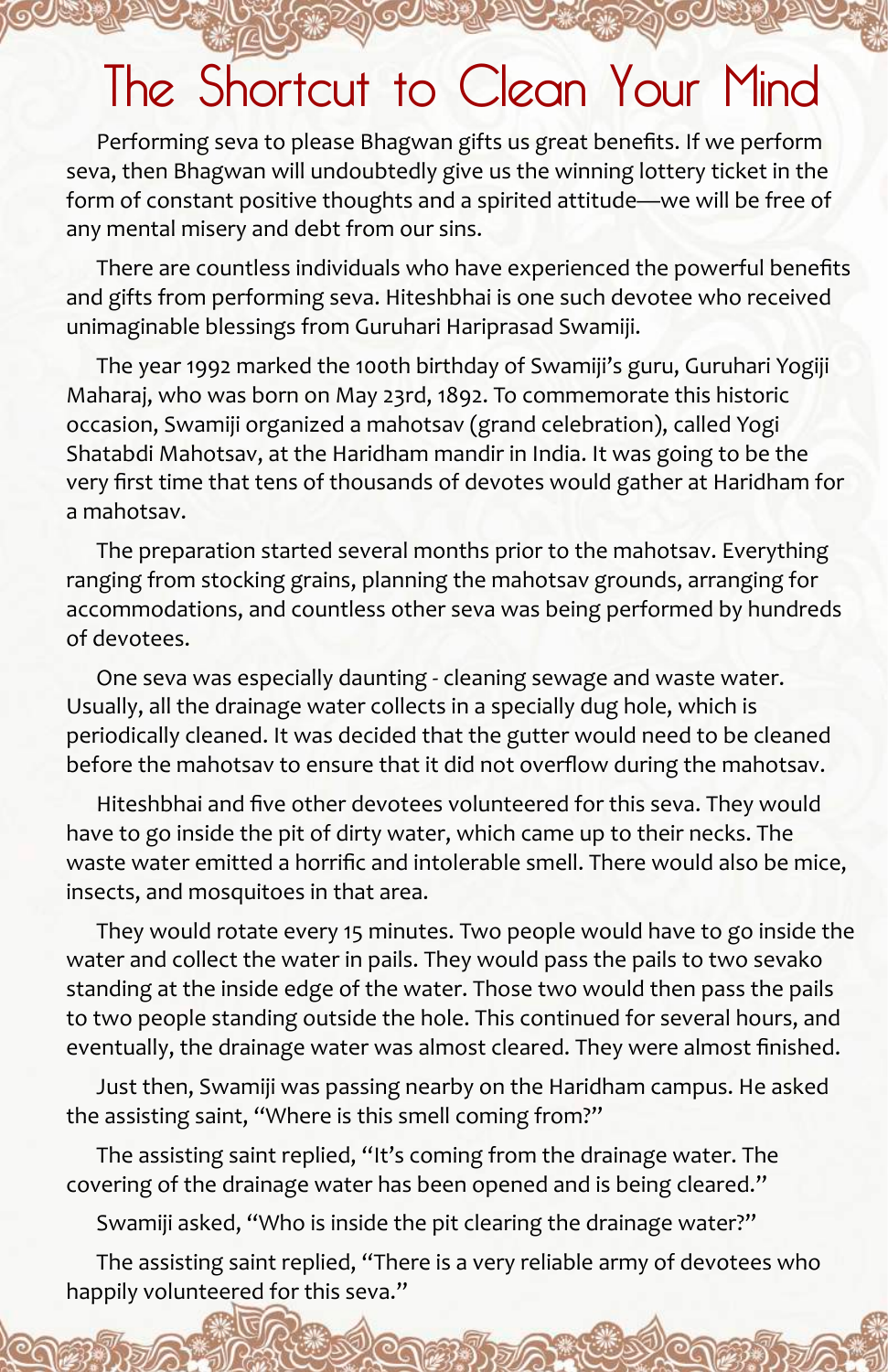Swamiji's face lit up with happiness. He started walking towards the drainage. Seeing Swamiji, the six devotees came outside and stood in a line for His darshan. Their clothes were filthy, wet, and emitting an unbearable stench.

To suppress the stench coming from their clothes, another devotee used a hose to wash them off. But the terrible smell was very apparent. Swamiji was extremely pleased with their efforts and seva! He could not contain His happiness.

Swamiji walked over to the six devotees. who were still drenched in smelly water, and gave each of them a hug for several seconds. Swamiji's saffron robes become wet with smelly water, but He did not care. He was extremely pleased with their dedication!

The saint responsible for overseeing the preparation for the mahotsav said to Swamiji, "This water drainage had not been cleaned in two and a half years. But now that this drainage is cleared, we will not have any problems during the mahotsav. It will not overflow. It is great that they cleaned this gutter."

Swamiji smiled and gave blessings to the devotees, "Now that you have cleaned the waste water from this gutter, Bhagwan will clean your antahkaran—He will clear away all the dirt covering your soul, and make you truly happy." The devotees were speechless after hearing such blessings!



Then the saint said, "Swamiji, there are hundreds of devotees engaged in various sevas all across the Haridham campus in preparation for the mahotsav."

Swamiji, with a divine smile, said, "Go to all the devotees who are performing seva, pat them on the chest, and tell them that they also received these same blessings. Tell them that their mind and soul will be cleaned and purified!"

People can try innumerable things to eradicate the negative thoughts and vibrations from their hearts and minds, but it is next to impossible. But, by simply engaging ourselves in seva, we can be gifted with a fresh, positive mind. We can be gifted with a clean soul and inner happiness!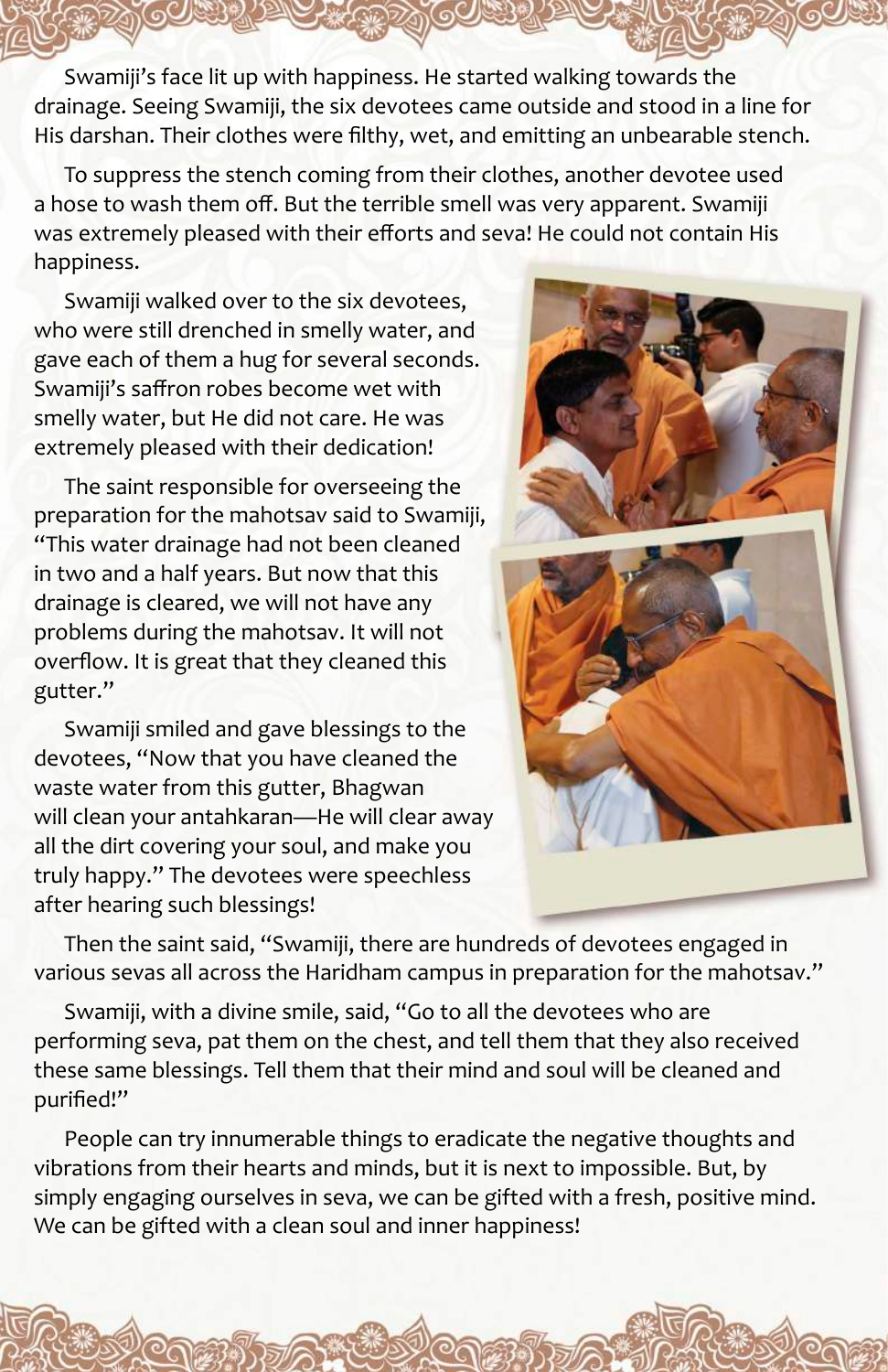### Learning From Our Friends

Performing seva together as a group is truly rewarding. Not only does it help unite everyone, but the spiritual benefits are immense. One such example is of the Parmanand Group. The Parmanand Group consists of high school and college students who were born in America. They had an opportunity to perform seva at the Atmiya Youth Shibir in 2015 held at the University of Pittsburgh, Johnstown, Pennsylvania.

A few weeks before the shibir, the Parmanand Group were given the seva of constructing a small exhibition. They happily accepted this seva considering it to be their great fortune. Everyone had only one goal: to build the best exhibition to please Guruhari Swamiji.

After much planning, in which everyone contributed, they decided to build a mini airplane model (about 40 feet long and 10 feet wide) filled with messages and smrutis from Swamiji's life. They had to go school, college or work during the daytime, but they would gather every weeknight and weekend. Fully engrossed in this seva, many were sleeping only a couple of hours each night.

Before starting their seva, everyone would get together and do five minutes of bhajan. Moreover, many tough situations and questions arose in which the entire seva project could have been cancelled. But by relying on bhajan and Bhagwan's strength, and by putting even more hours each night, this seva continued and they made all the preparations.

A couple of days before the shibir, the members of the Parmanand Group arrived on site to assemble their airplane. Working non-stop for the next couple of days and nights, they finished constructing the airplane exhibition with fine detail. It was called Bhulku Airlines. Throughout the three-day shibir, almost a thousand attendees visited the exhibition and were inspired by the messages.

One afternoon during the shibir, Swamiji, Himself, visited the exhibition and was extremely pleased. As Swamiji exited the airplane, He showered words of blessings, "For the youths who took part in constructing this Bhulku Airlines, their journey towards becoming a true bhulku of Bhagwan will now progress twice as fast."

Spending a few weeks together to engage in this seva invited Swamiji to shower them with truly divine blessings. If we engage in seva with harmony and a pure intention, we too can receive Swamiji's divine blessings.

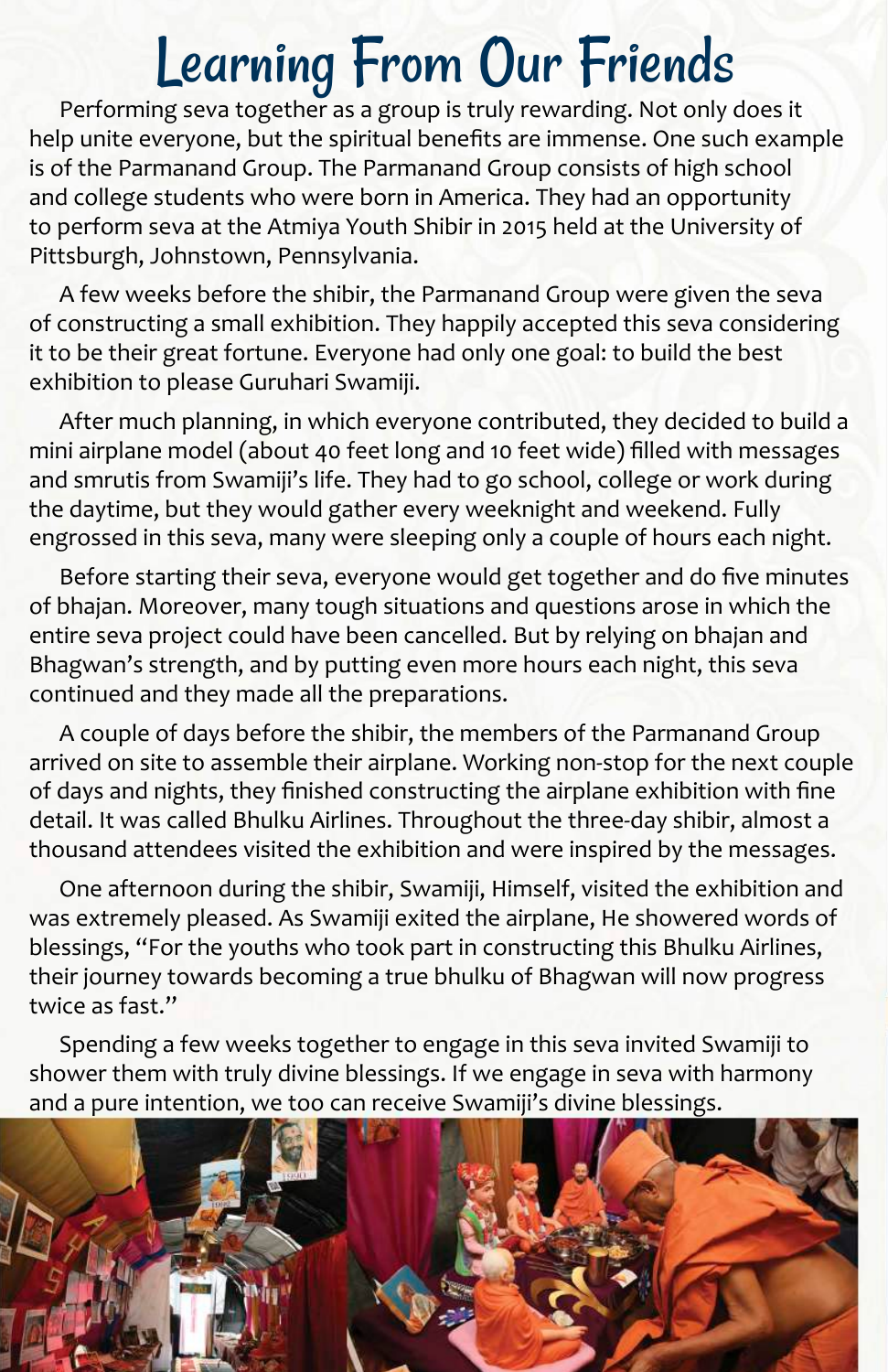# 5 Benefits of Volunteering for Seva

Taking time to volunteer and perform seva has amazing benefits that will help you in your daily life.



**Teaches you new skills** because you are exposed to a wide range of unique activities and tasks.



**Helps you stay active** both physically and mentally because the seva may be multi-dimensional requiring you to get out of your comfort zone.



**Improves your social skills** because a lot of seva is performed in groups wherein interactions and coordination is routine.



**Fills empty spaces on your resume** because volunteering time for seva at the temple is appreciated by others and demonstrates a wellrounded character.



**Makes you experience inner happiness** because it is very satisfying to know that doing anything to please Bhagwan will reap infinite returns both socially and spiritually.



### Lasting Thought

Seva is one of the primary pillars of this satsang. As a result of doing seva, Bhagwan will become happy and shower blessings upon you so that you get an endless supply of joy, bliss, and happiness.